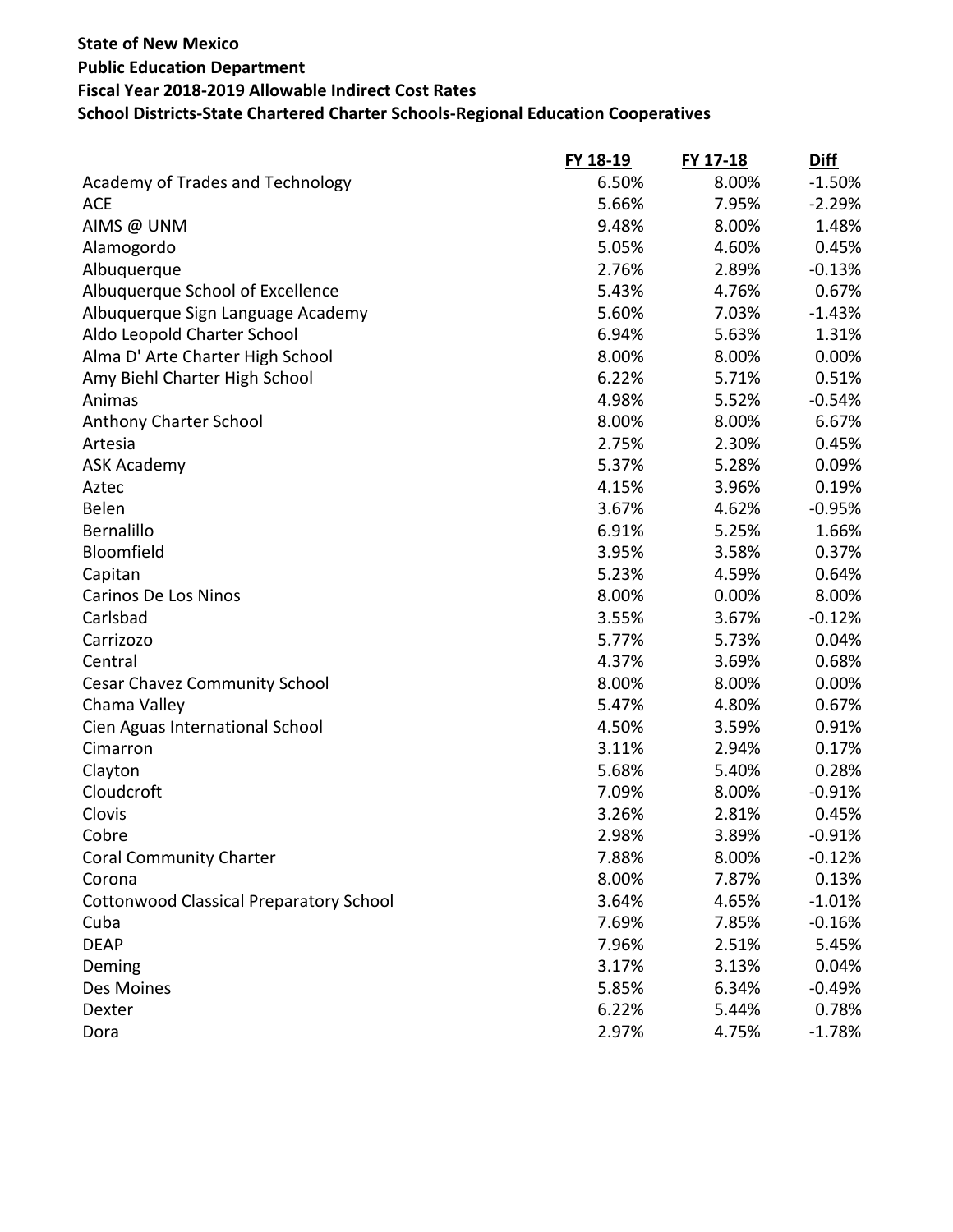|                                                    | FY 18-19 | FY 17-18 | <b>Diff</b> |
|----------------------------------------------------|----------|----------|-------------|
| Dream Dine'                                        | 8.00%    | 8.00%    | 0.00%       |
| <b>Dulce</b>                                       | 5.10%    | 4.65%    | 0.45%       |
| Elida                                              | 3.10%    | 3.69%    | $-0.59%$    |
| Espanola                                           | 4.84%    | 4.39%    | 0.45%       |
| Estancia                                           | 3.34%    | 5.17%    | $-1.83%$    |
| Estancia Valley Classical Academy                  | 3.10%    | 3.73%    | $-0.63%$    |
| Eunice                                             | 3.84%    | 3.57%    | 0.27%       |
| <b>Explore Academy</b>                             | 8.00%    | 8.00%    | 0.00%       |
| Farmington                                         | 1.50%    | 1.42%    | 0.08%       |
| Floyd                                              | 2.33%    | 2.49%    | $-0.16%$    |
| Fort Sumner                                        | 3.98%    | 5.02%    | $-1.04%$    |
| Gadsden                                            | 1.99%    | 2.05%    | $-0.06%$    |
| Gallup                                             | 2.69%    | 2.41%    | 0.28%       |
| Gilbert L. Sena Charter School                     | 8.00%    | 8.00%    | 0.00%       |
| Grady                                              | 6.47%    | 4.63%    | 1.84%       |
| Grants/Cibola                                      | 2.30%    | 3.56%    | $-1.26%$    |
| Hagerman                                           | 2.75%    | 2.25%    | 0.50%       |
| Hatch                                              | 3.08%    | 2.59%    | 0.49%       |
| Health Leadership High School                      | 8.00%    | 8.00%    | 0.00%       |
| Hobbs                                              | 1.94%    | 1.86%    | 0.08%       |
| Hondo Valley                                       | 5.33%    | 4.77%    | 0.56%       |
| Horizon Academy West                               | 7.58%    | 5.49%    | 2.09%       |
| House                                              | 6.14%    | 6.07%    | 0.07%       |
| International School @ Mesa Del Sol                | 6.05%    | 7.09%    | $-1.04%$    |
| J. Paul Taylor                                     | 5.98%    | 5.82%    | 0.16%       |
| Jal                                                | 3.46%    | 2.30%    | 1.16%       |
| Jemez Mountain                                     | 8.00%    | 8.00%    | 0.00%       |
| Jemez Valley                                       | 4.31%    | 3.76%    | 0.55%       |
| La Academia Dolores Huerta                         | 8.00%    | 8.00%    | 8.00%       |
| La Promesa Early Learning Center                   | 4.57%    | 2.86%    | 1.71%       |
| La Resolana Leadership Academy                     | 5.55%    | 8.00%    | $-2.45%$    |
| La Tierra Montessori School of the Arts & Sciences | 8.00%    | 8.00%    | 0.00%       |
| Lake Arthur                                        | 8.00%    | 6.78%    | 1.22%       |
| Las Cruces                                         | 2.58%    | 2.56%    | 0.02%       |
| Las Montañas Charter School                        | 8.00%    | 8.00%    | 0.00%       |
| Las Vegas City                                     | 6.09%    | 7.68%    | $-1.59%$    |
| Logan                                              | 4.93%    | 4.27%    | 0.66%       |
| Lordsburg                                          | 6.38%    | 4.82%    | 1.56%       |
| Los Alamos                                         | 5.10%    | 4.76%    | 0.34%       |
| Los Lunas                                          | 4.08%    | 3.52%    | 0.56%       |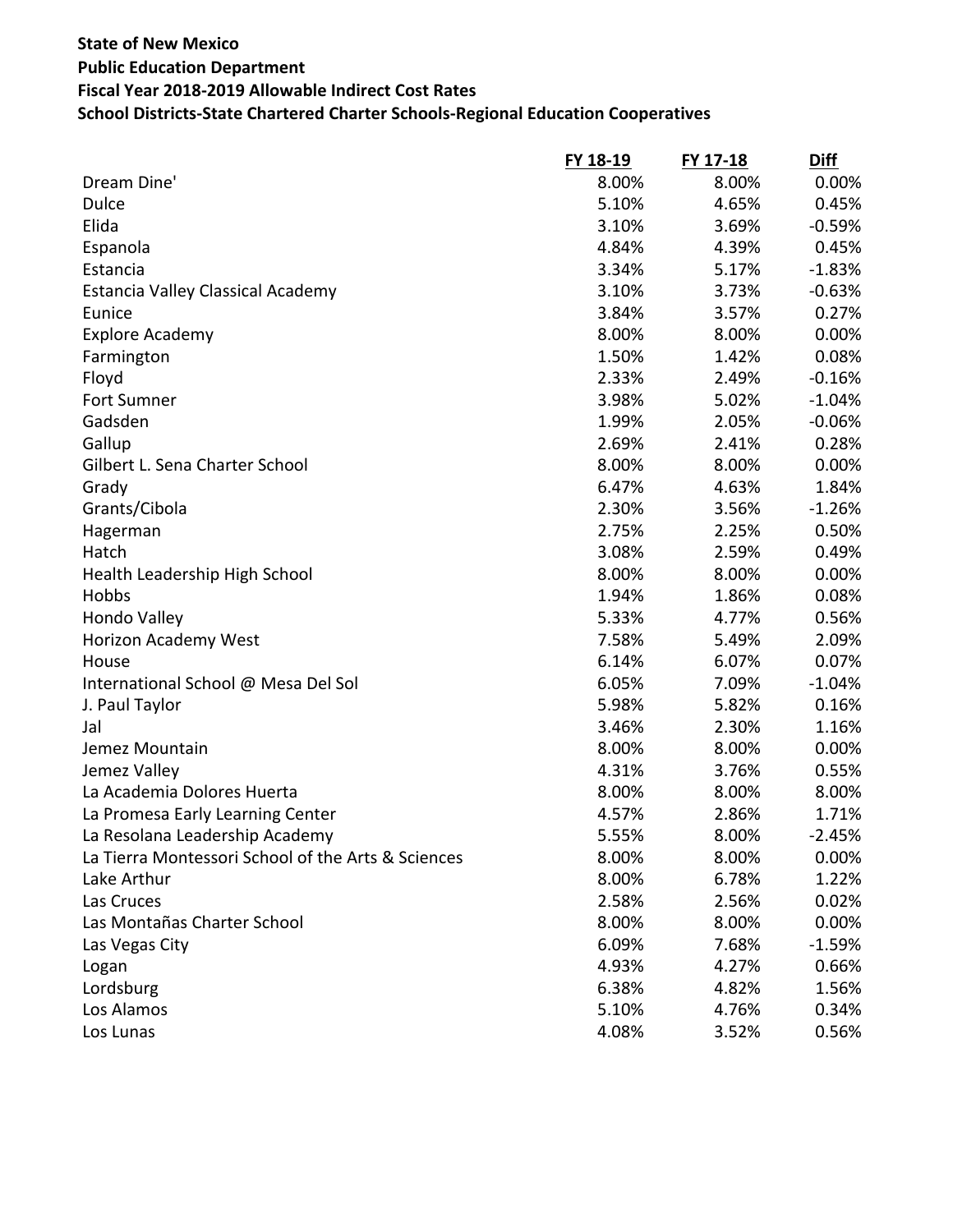|                                         | FY 18-19 | FY 17-18 | <b>Diff</b> |
|-----------------------------------------|----------|----------|-------------|
| Loving                                  | 3.04%    | 2.76%    | 0.28%       |
| Lovington                               | 3.43%    | 3.32%    | 0.11%       |
| Magdalena                               | 5.85%    | 5.24%    | 0.61%       |
| <b>MASTERS Program</b>                  | 8.00%    | 8.00%    | 0.00%       |
| Maxwell                                 | 5.81%    | 5.37%    | 0.44%       |
| <b>McCurdy Charter School</b>           | 8.00%    | 7.16%    | 0.84%       |
| Media Arts Collaborative Charter School | 5.49%    | 5.26%    | 0.23%       |
| Melrose                                 | 5.16%    | 3.94%    | 1.22%       |
| Mesa Vista                              | 8.00%    | 8.00%    | 0.00%       |
| <b>Mission Achievement and Success</b>  | 4.10%    | 6.39%    | $-2.29%$    |
| Monte Del Sol Charter School            | 6.63%    | 6.11%    | 0.52%       |
| Montessori Elementary School            | 5.03%    | 4.09%    | 0.94%       |
| Mora                                    | 5.24%    | 4.72%    | 0.52%       |
| Moriarty                                | 2.99%    | 3.05%    | $-0.06%$    |
| Mosquero                                | 8.00%    | 6.77%    | 1.23%       |
| Mountainair                             | 3.31%    | 2.80%    | 0.51%       |
| New America School                      | 8.00%    | 8.00%    | 0.00%       |
| New America School - Las Cruces         | 8.00%    | 8.00%    | 0.00%       |
| <b>New Mexico Connections Academy</b>   | 0.81%    | 1.20%    | $-0.39%$    |
| New Mexico School for the Arts          | 6.60%    | 7.12%    | $-0.52%$    |
| New Mexico Virtual Academy              | 4.51%    | 0.00%    | 4.51%       |
| North Valley Academy                    | 7.00%    | 7.82%    | $-0.82%$    |
| Pecos                                   | 4.32%    | 4.36%    | $-0.04%$    |
| Penasco                                 | 6.19%    | 6.43%    | $-0.24%$    |
| Pojoaque Valley                         | 3.54%    | 4.23%    | $-0.69%$    |
| Portales                                | 3.36%    | 3.12%    | 0.24%       |
| Quemado                                 | 5.27%    | 5.48%    | $-0.21%$    |
| Questa                                  | 6.94%    | 8.00%    | $-1.06%$    |
| Raton                                   | 2.76%    | 2.75%    | 0.01%       |
| Red River Valley Charter School         | 8.00%    | 5.82%    | 2.18%       |
| Reserve                                 | 4.65%    | 8.00%    | $-3.35%$    |
| Rio Rancho                              | 3.71%    | 3.90%    | $-0.19%$    |
| Roots and Wings Community School        | 8.00%    | 0.00%    | 8.00%       |
| Roswell                                 | 3.68%    | 4.05%    | $-0.37%$    |
| Roy                                     | 7.79%    | 7.83%    | $-0.04%$    |
| Ruidoso                                 | 4.28%    | 4.09%    | 0.19%       |
| Sage Montessori Charter School          | 8.00%    | 8.00%    | 0.00%       |
| San Jon                                 | 5.81%    | 5.06%    | 0.75%       |
| Sandoval Academy (SABE)                 | 8.00%    | 5.88%    | 2.12%       |
| Santa Fe                                | 1.82%    | 2.26%    | $-0.44%$    |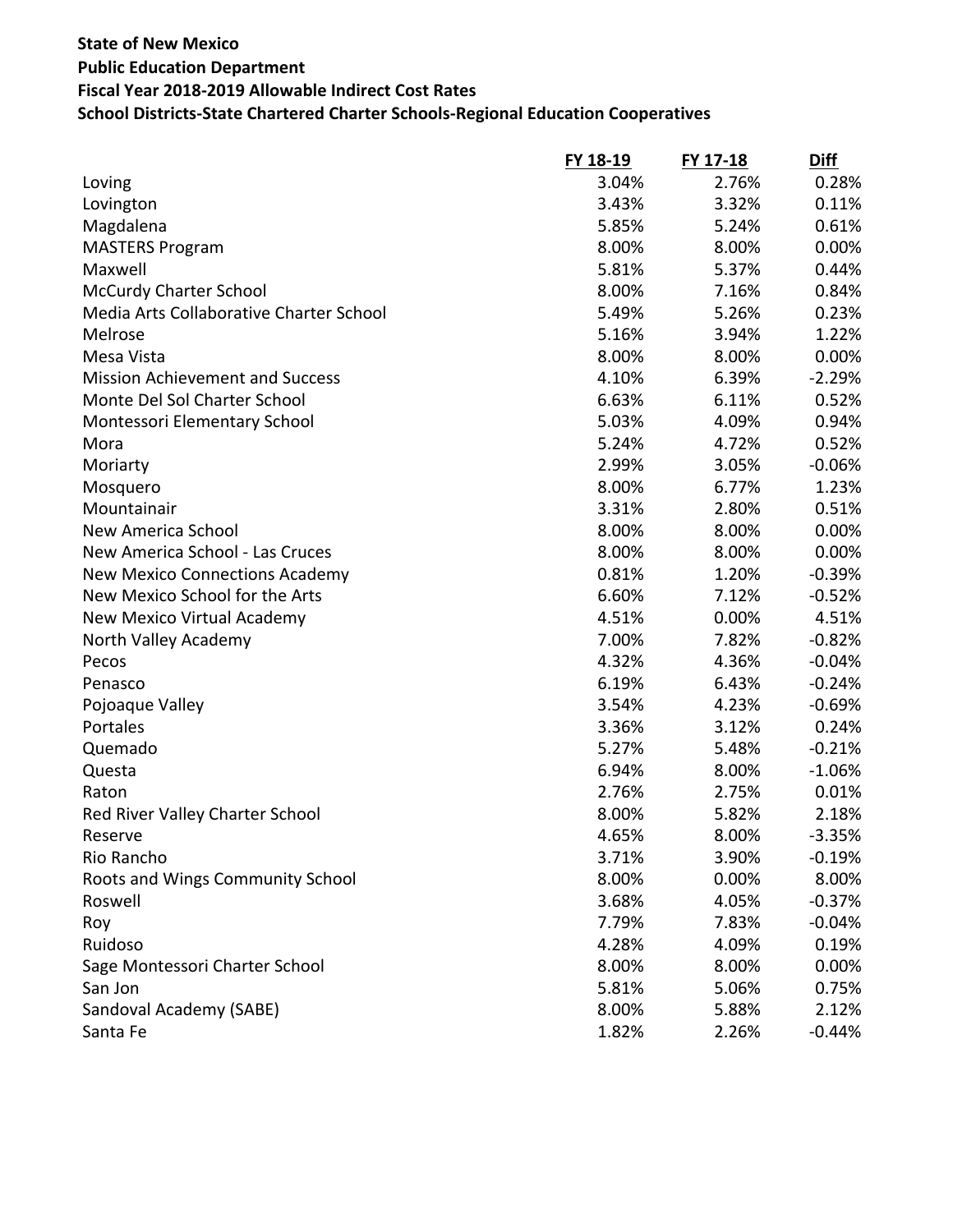|                                                 | FY 18-19 | FY 17-18 | <b>Diff</b> |
|-------------------------------------------------|----------|----------|-------------|
| Santa Rosa                                      | 3.92%    | 3.53%    | 0.39%       |
| <b>School of Dreams Academy</b>                 | 2.10%    | 2.86%    | $-0.76%$    |
| <b>Silver City</b>                              | 2.57%    | 2.54%    | 0.03%       |
| <b>Six Directions Indigenous</b>                | 2.40%    | 0.00%    | 2.40%       |
| Socorro                                         | 6.38%    | 3.81%    | 2.57%       |
| South Valley Preparatory School                 | 8.00%    | 7.53%    | 0.47%       |
| Southwest Intermediate Learning Center          | 8.00%    | 8.00%    | 0.00%       |
| Southwest Primary Learning Center               | 0.00%    | 8.00%    | $-8.00%$    |
| Southwest Secondary Learning Center             | 8.00%    | 8.00%    | 0.00%       |
| Springer                                        | 5.07%    | 4.11%    | 0.96%       |
| SW Aeronautics, Mathematics and Science Academy | 8.00%    | 8.00%    | 0.00%       |
| Taos                                            | 3.39%    | 3.18%    | 0.21%       |
| Taos Academy                                    | 6.73%    | 8.00%    | $-1.27%$    |
| Taos Integrated School of the Arts              | 8.00%    | 8.00%    | 0.00%       |
| <b>Taos International School</b>                | 7.93%    | 8.00%    | $-0.07%$    |
| Tatum                                           | 5.02%    | 4.77%    | 0.25%       |
| <b>Technology Leadership</b>                    | 8.00%    | 8.00%    | 0.00%       |
| Texico                                          | 4.43%    | 3.32%    | 1.11%       |
| The Great Academy                               | 8.00%    | 8.00%    | 0.00%       |
| Tierra Adentro                                  | 7.99%    | 8.00%    | $-0.01%$    |
| Tierra Encantada Charter School                 | 8.00%    | 8.00%    | 0.00%       |
| <b>Truth or Consequences</b>                    | 4.52%    | 4.90%    | $-0.38%$    |
| Tucumcari                                       | 3.79%    | 5.08%    | $-1.29%$    |
| Tularosa                                        | 2.66%    | 2.65%    | 0.01%       |
| <b>Turquoise Trail Elementary</b>               | 3.80%    | 3.97%    | $-0.17%$    |
| <b>Uplift Community School</b>                  | 8.00%    | 8.00%    | 0.00%       |
| Vaughn                                          | 7.17%    | 7.76%    | $-0.59%$    |
| <b>Wagon Mound</b>                              | 8.00%    | 8.00%    | 0.00%       |
| Walatowa Charter High School                    | 8.00%    | 8.00%    | 0.00%       |
| West Las Vegas                                  | 3.08%    | 4.77%    | $-1.69%$    |
| William W. & Josephine Dorn Charter Comm School | 8.00%    | 8.00%    | 0.00%       |
| Zuni                                            | 5.67%    | 4.92%    | 0.75%       |